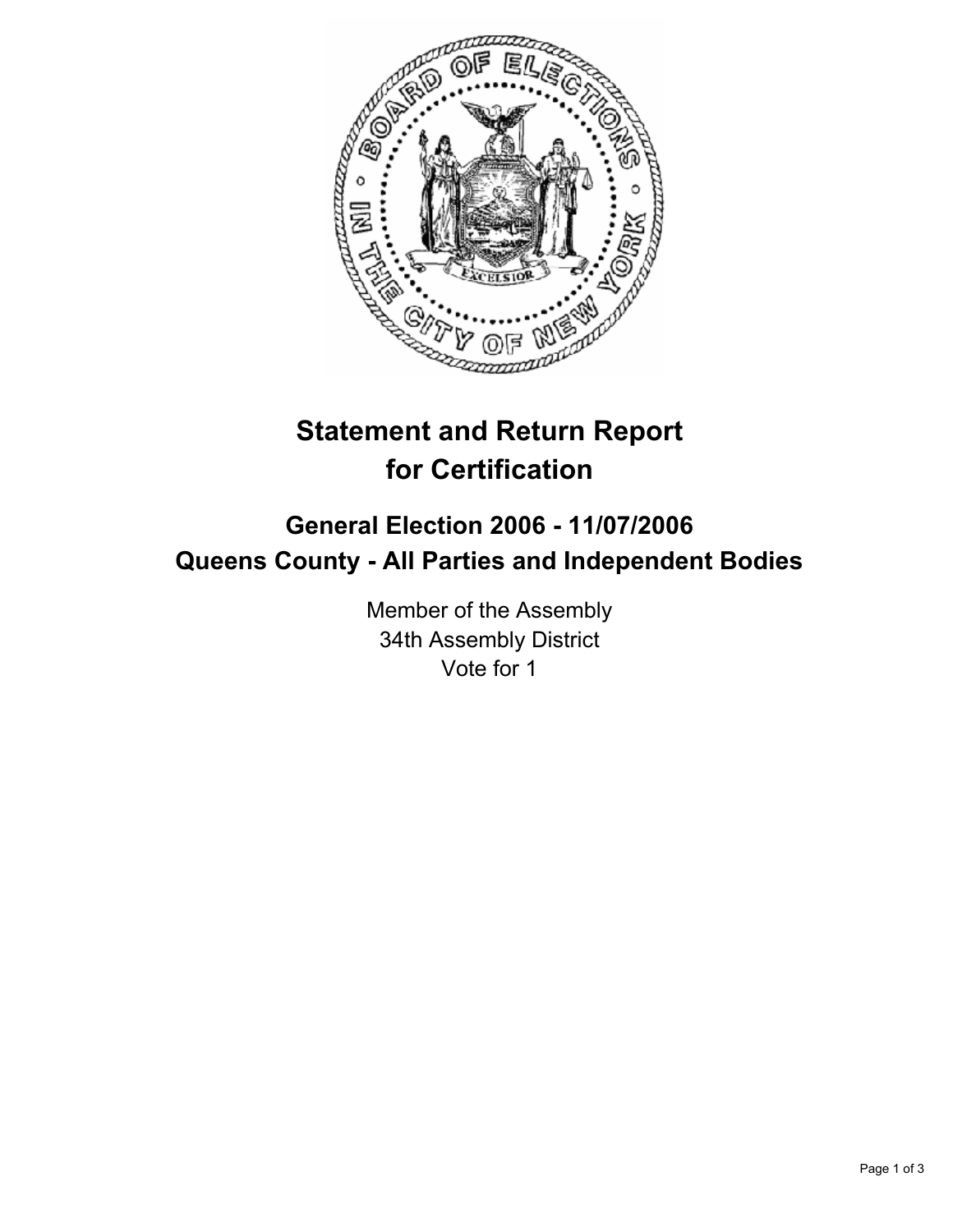

## **Assembly District 34**

| PUBLIC COUNTER                      | 13,876 |
|-------------------------------------|--------|
| <b>EMERGENCY</b>                    | 49     |
| ABSENTEE/MILITARY                   | 200    |
| <b>AFFIDAVIT</b>                    | 235    |
| <b>Total Ballots</b>                | 14,444 |
| IVAN C LAFAYETTE (DEMOCRATIC)       | 9,213  |
| IVAN C LAFAYETTE (WORKING FAMILIES) | 559    |
| PHIL RIZZUTO (WRITE-IN)             |        |
| SPIDERMAN (WRITE-IN)                |        |
| WILLIAM SCHMIDT (WRITE-IN)          |        |
| <b>Total Votes</b>                  | 9,775  |
| Unrecorded                          | 4,669  |